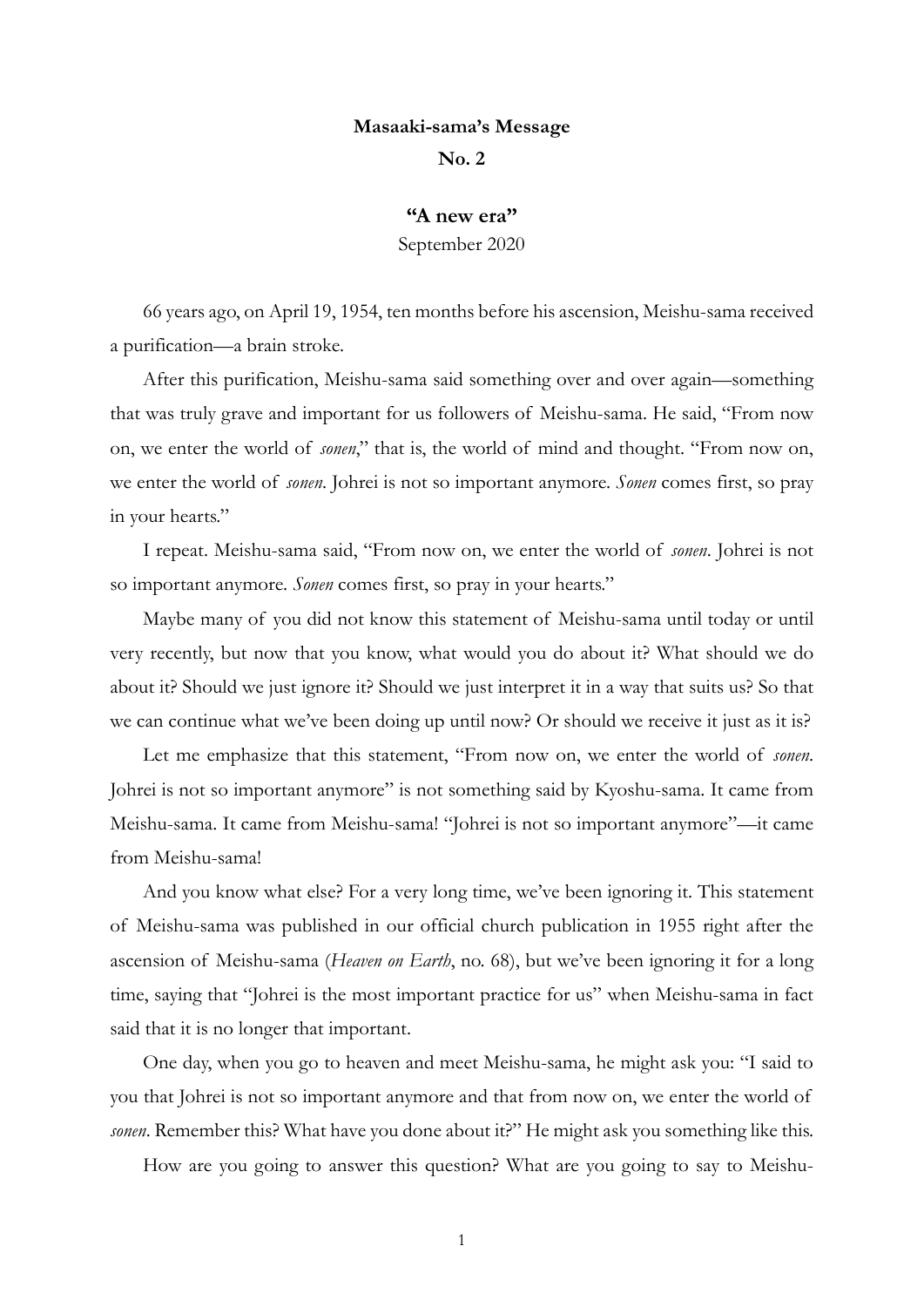sama?

So, we have to decide. How should we respond to this statement of Meishu-sama regarding Johrei and *sonen*? It is up to each one of us to decide.

To those who decide to ignore it or interpret it in a way that suits their needs, I have nothing to say, except that I hope they can become true followers of Meishu-sama one day.

To those who are willing to accept it and believe in Meishu-sama with all their heart, I have good news: we have Kyoshu-sama with us.

If we accept this statement of Meishu-sama a hundred percent, it is clear that we cannot have Johrei as our main practice any longer, as he is saying that it is not so important anymore. How can we continue something that Meishu-sama said is not so important anymore? And, for us, it is quite hard—isn't it?—if we have to abandon Johrei altogether.

But Kyoshu-sama is saying that we don't need to abandon Johrei.

He is saying that the true Johrei is not done by us—with *us* raising our hands. He is saying that the true Johrei is done by God. Within each one of us, within all humanity, God is raising His hand of Johrei to us. Kyoshu-sama is saying that God emits His light of Johrei to each one of us so that we can return to where the light is, to where God is—so that we can be one with God and live with Him in heaven.

Meishu-sama said, "Johrei is not so important anymore." Kyoshu-sama is saying that what Meishu-sama meant by this is that the physical act of raising one's hand when practicing Johrei is "not so important anymore."

Meishu-sama said, "From now on, we enter the world of *sonen*. . . . *Sonen* comes first, . . . so pray in your hearts." Kyoshu-sama is saying that what Meishu-sama meant by this is that we have to acknowledge that God and His hand of Johrei exist in our hearts and that the true work of Johrei, by God, is carried out within us all the time.

Kyoshu-sama is saying that what Meishu-sama meant by his statement is that God will no longer carry out His work of salvation through us raising our hands of Johrei, but God will carry it out through our hearts.

And what does it mean for God to carry out His work of salvation through our hearts?

In our everyday lives, through many things—like through our relationships with our family, friends or neighbors—many emotions come to our hearts, don't they?

Those emotions come to you because the light of God is illuminating your hearts.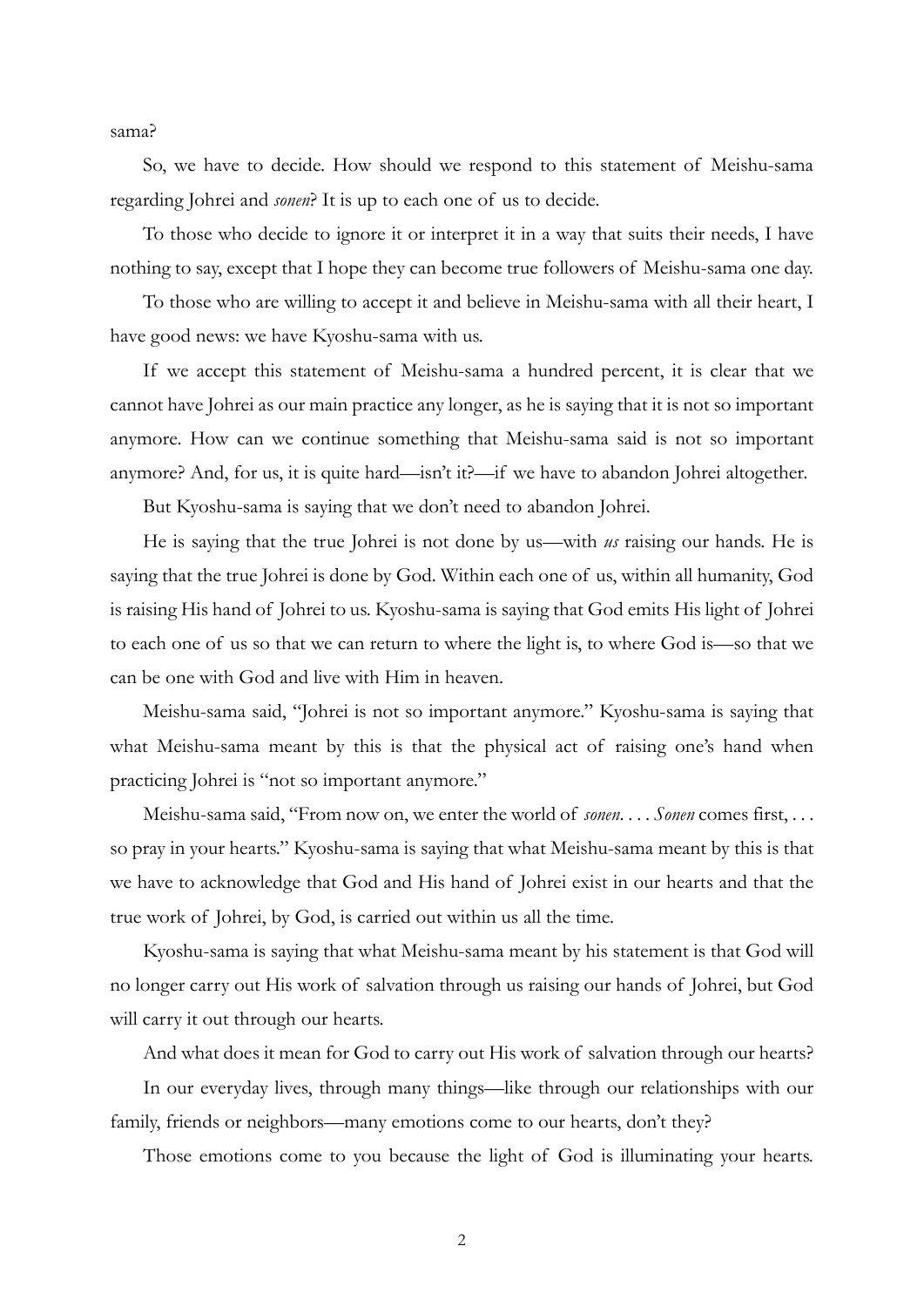Imagine: when light shines on something, it creates a shadow, doesn't it? It is exactly like this. All the negative thoughts and feelings you have are like the shadows. God is illuminating your hearts, and He is showing you the shadows so that He can save them.

Our task is to obediently surrender what we feel into the hand of God, because He is always raising His hand of Johrei to us. He is always illuminating our hearts.

Meishu-sama said that from now on we need to pray in our hearts. He is saying that from now on, that is the task of his followers. So let us pray in our hearts and surrender whatever we feel into the hand of God, because that is how we can truly serve in the work of Johrei in the era of *sonen*.

Now, I need to say something else. When Meishu-sama said that "From now on, we enter the world of *sonen*. Johrei is not so important anymore," is he only talking about Johrei? Did he refer only to Johrei? I don't think so. I think he is also referring to all the physical activities that he left for us including Nature Farming and Art.

Think: Meishu-sama is saying that we are now entering the world of *sonen*—the world of mind and thought. *Sonen*, our mind and thought, is something invisible, isn't it? Meishusama is saying that we have entered the world where things invisible come first. That means until then, we were living in the world where things visible came first. And what was the visible activity that was held in the highest regard in our church when Meishu-sama made his statement? Johrei. Isn't that right?

By saying that "Johrei is not so important anymore" and that "we enter the world of *sonen*," Meishu-sama was telling us that God's salvation will now be carried out not through things visible like Johrei and other physical activities but through things invisible like our *sonen*, mind and thought.

How revolutionary Meishu-sama was!

He must have known that his followers relied on Johrei so much, but he said that it was not so important anymore. He said that it was time to move on. Why? Wasn't it because God told him so? Wasn't it because God told Meishu-sama, "I will now use the *sonen* of all humanity to advance My salvation"?

And receiving this will of God, Meishu-sama left us this message that is so crucial for us followers of Meishu-sama.